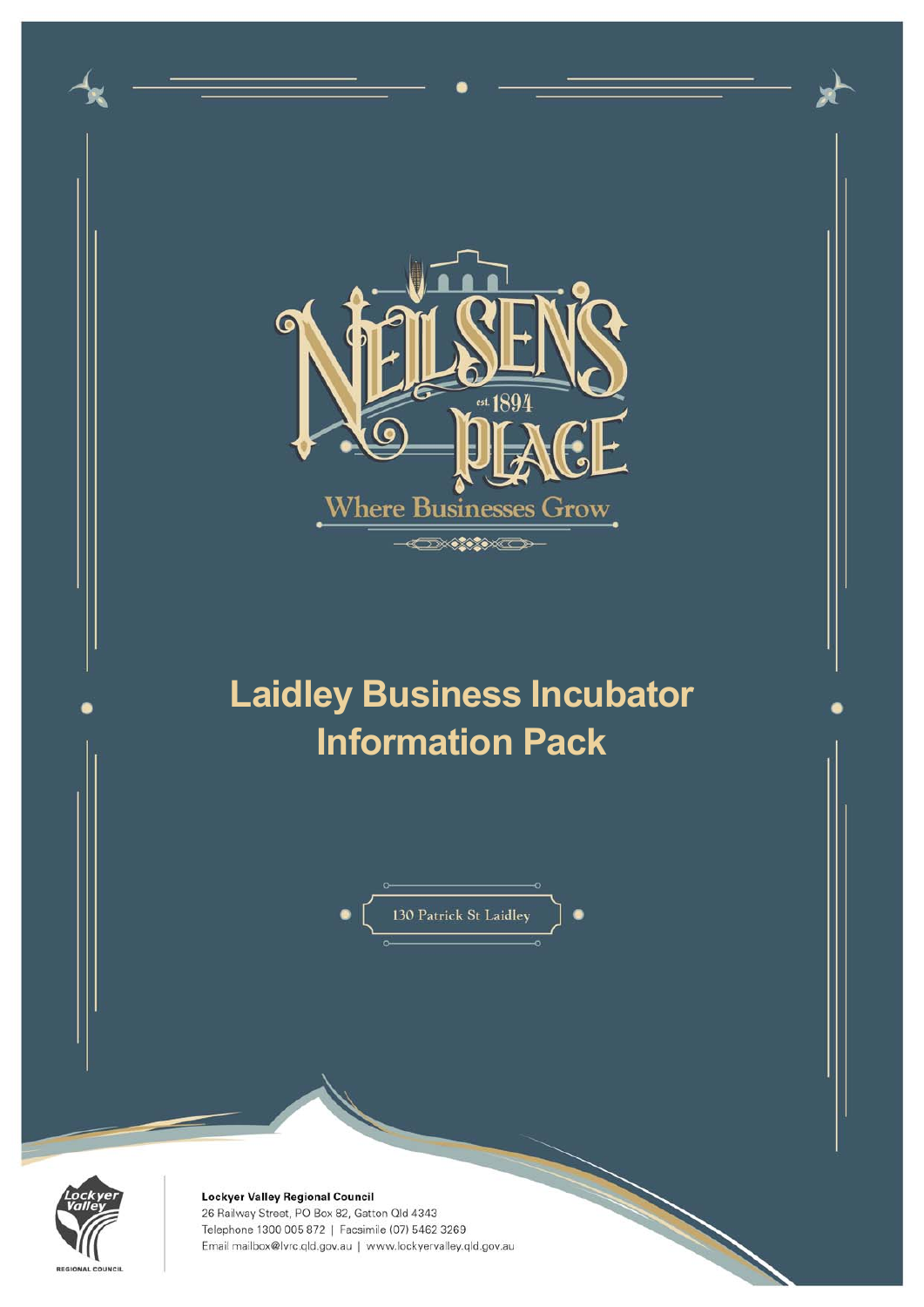

# **Who should apply**

If you have a well-planned business proposal or an existing business that is ready for that next stage,

then the Laidley Business Incubator at Neilsen's Place may be the right place for you and your business.

Lockyer Valley Regional Council is seeking proposals and/or applicants with a start-up or early stage business proposal that is ready to commence trading in a commercial environment at Neilsen's Place, Laidley.

The Neilsen's Place business incubator is an economic development initiative of Lockyer Valley Regional Council to support the growth and development of new and early stage businesses.



## **About Neilsen's Place**

Neilsen's Place is a commercial environment where new business can start to trade, test the market and begin to build a customer base. It is ideally located in the centre of Laidley's shopping area, providing easy pedestrian access, within an interesting building that is an important part of Laidley's history.

The centre has dedicated space for retail and service businesses, coworking office areas as well as business meeting rooms, supporting new and early stage businesses to develop and grow. Neilsen's Place is the ideal place to for new and growing businesses, providing lower entry costs and a flexible licencing arrangement. It is a shared retailing and service space, where shoppers can spend time wandering among the stores exploring what is on offer.

Neilsen's Place is overseen by Lockyer Valley Regional Council and is an economic development initiative that is an element of Laidley Futures. Neilsen's Place is intended to benefit the local community by:



- Supporting new business to establish and grow the local economy and create new jobs;
- Activating existing vacant space in the town centre, creating further consumer options and encouraging more people to visit Laidley; and
- $\triangleright$  Providing additional shopping and browsing experiences within Laidley's town centre.
- $\triangleright$  Activation of the Laidley Mall space.



#### Lockyer Valley Regional Council 26 Railway Street, PO Box 82, Gatton Old 4343 Telephone 1300 005 872 | Facsimile (07) 5462 3269 Email mailbox@lvrc.qld.gov.au | www.lockyervalley.qld.gov.au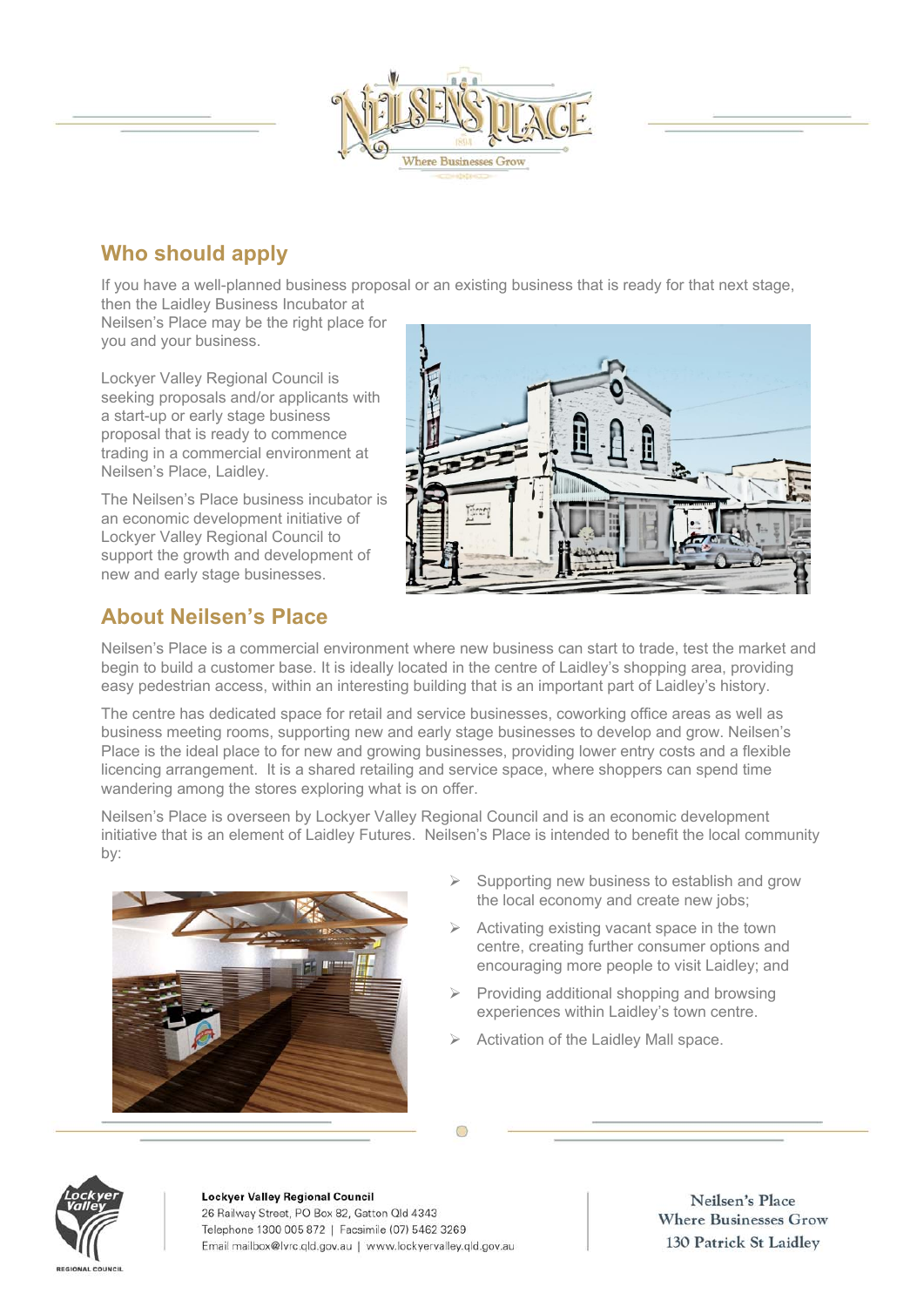

It is an expectation that businesses who get their start at Neilsen's Place will graduate from the business incubator to commercial premises within a 12 -18 month period.

## **Retail and service spaces**

Neilsen's Place is located at 130 Patrick Street, Laidley with great exposure to customers, and access from the pedestrian mall.

The central portion of Neilsen's Place contains open shared spaces which have flexibility and can be configured to either a 3 or 6 metre shop frontage as required.

Floor layout of Neilsen's Place



NEILSEN'S PLACE FLOOR LAYOUT

Neilsen's Place also incorporates a Digital Work Space, which is a dedicated business hub within the centre that provides shared co-working spaces with access to high speed WiFi and shared network printing as well as private meeting rooms and videoconferencing facilities. The business hub is available for use by registered members, on a pay for use basis and reservations are managed by an electronic online booking system. Further information about the business hub and how to become a member can be found on Council's website www.lockyervalley.qld.gov.au, or by contacting Council's Regional Development Team on 5466 3505.

Occupants of Neilsen's Place will be required to manage and operate their own dedicated space and it is expected that they will be open for trade for a minimum of 35 hours per week. Neilsen's Place has standard opening and closing times, when the public will be free to wander about and browse Sales and security of stock during the opening hours (Monday – Saturday) is the responsibility of the individual store occupier.

However, occupants of Neilsen's Place will have electronic access to the building outside of normal trading hours. Occupants are not permitted to provide access the building outside of normal trading hours nor are they permitted to share their key with anyone else.



**Lockyer Valley Regional Council** 26 Railway Street, PO Box 82, Gatton Qld 4343 Telephone 1300 005 872 | Facsimile (07) 5462 3269 Email mailbox@lvrc.qld.gov.au | www.lockyervalley.qld.gov.au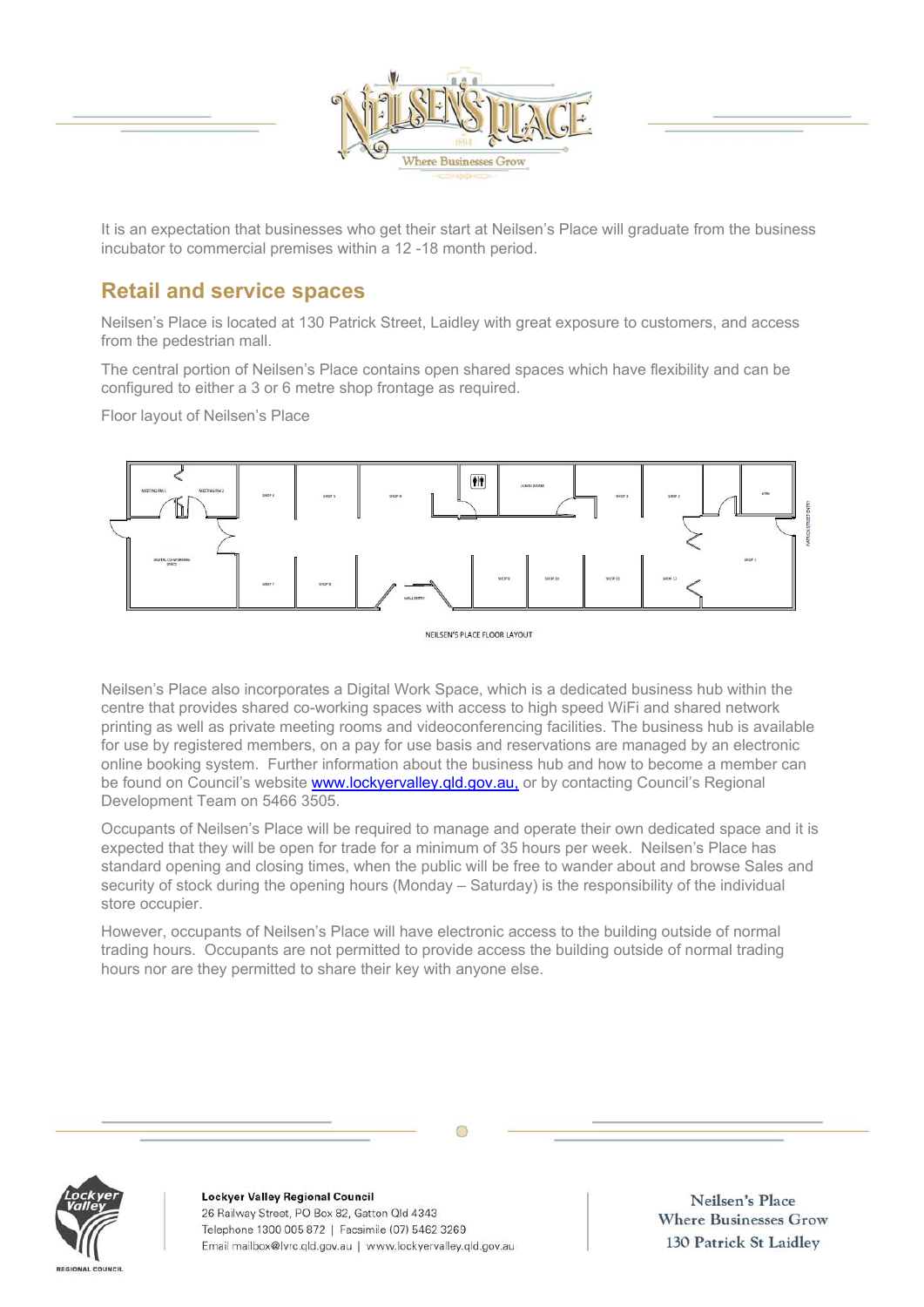

# **Occupancy License**

Occupants will be granted a licence to occupy a defined space within Neilsen's Place for the permitted use as described in the project proposal, and for no other use without prior written approval. Licences can be terminated by either party with one month's (30 days) notice.

The licence does not create a landlord/tenant and/or lessor and lessee relationship between the parties. Licences are personal to the licensee and cannot be transferred to another person.

### **What are the costs?**

Occupancy fees and contributions to outgoings are payable monthly, in advance. Current fees for retailing space are:

> Occupancy fee - 3m frontage \$240 per month Occupancy fee - 6m frontage \$390 per month Furniture rental (if required) \$20 - \$40 per month Deposit for swipe access tag  $$25$

Contribution to outgoings \$45 per month (in addition to occupancy fee)

As with any business, there are expenses that you will be required to cover in addition to the occupancy fee and contribution to the outgoings.

You will be required to have your own public liability insurance with a reputable insurer, covering the use of the licence area to the amount of \$20 million and provide a Certificate of Currency to Council.

Other costs that should be considered when budgeting include:

- Contents and business insurance appropriate to your proposal;
- Business interruption insurance;
- Workers Compensation insurance, if applicable;
- Set up costs applicable, including fit out and stock;
- Marketing and promotions; and
- Anything else required to operate your business.

Council is not liable for any costs incurred by any applicant/proponent in relation to the proposal or business, and Council is not responsible for the management or success/failure of any business.

## **Space Fit Out**

Occupants will have limited capacity to make material changes or modifications to the spaces within Neilsen's Place, and any modifications or additions will require Council's written consent. It will be a far better solution to be creative with removal displays and furniture.